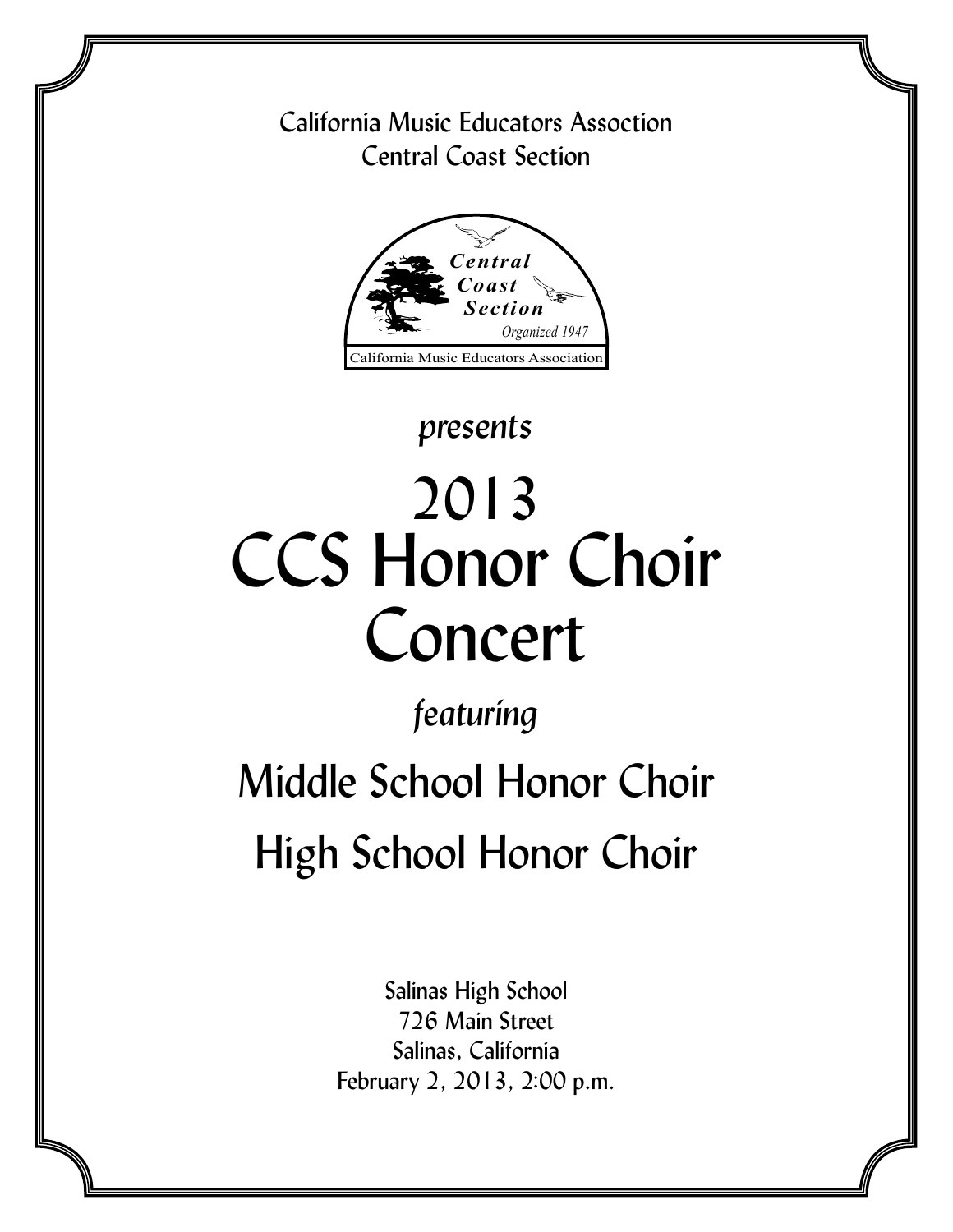### Welcome Message



Welcome to the 2013 Honor Choir Concert. On behalf of the CMEA Central Coast Section Board of Directors, congratulations to the top young musicians from four counties who perform today and to those who made the extraordinary effort to audition for these high caliber ensembles. Our Honors Concerts are the largest events we produce annually, building cohesion of pedagogy in the art form and establishing a high standard for music education within our section.

Students are able to expand their study of music with the support of their communities, families, teachers and school administrators by auditioning

or participating in this event. Thank you for valuing arts education by supporting a young person's journey to this stage or their decision to audition. Each note represents the hard work and dedication of the student musician as well as the people behind them who help see potential and value in this life long skill that preserves culture and tradition.

The guest conductors have selected and prepared some great repertoire while winning the respect and hearts of our Central Coast students and educators. Our students have built new connections with peer musicians and have grown as young adults while preparing for this event in less than 48 hours! Thorough preparation by the wonderful conductors and the diligent work of the students is sure to bring an extra sense of refinement to the concert. If you agree, thank an administrator for keeping music in our schools and thank a teacher for supporting the professional membership of CMEA/NAfME.

Today's concert is being digitally recorded and will be available on CD. We encourage you to take advantage of this opportunity to obtain a professional recording that preserves and documents this accomplishment for your student musician and family. Ordering information can be found in the lobby.

Please plan to enjoy the entire concert. Concert etiquette and respect for the musicians asks that you silence all electronics, escort distressed children to the lobby, and use flash photography only between pieces. It is also requested that, if necessary, you enter or exit only between performances.

Thank you for supporting a truly balanced curriculum for your student that includes music education. Enjoy the concert!

Best Regards, Drew Lewis, President CMEA-Central Coast Section

### California Music EducatorsAssociation • Central Coast Section

Central Coast Section is an affiliate nenber of the California Music Educators Association. CMEA is a Federated unit of NAfME: National Association for Music Education.

### Purpose

Membership is open to all music educators working in public and private schools, colleges and universities in California. The purposes of the association are: (1) to promote access to a sequential music education for all Pre-K through Grade 12 students taught by fully qualified music educators; (2) to support and improve existing music programs; (3) to promote quality pre-service and in-service music teacher preparation programs; and, (4) to create a greater awareness of the value of music education through partnerships with other associations and advocacy among state and local agencies.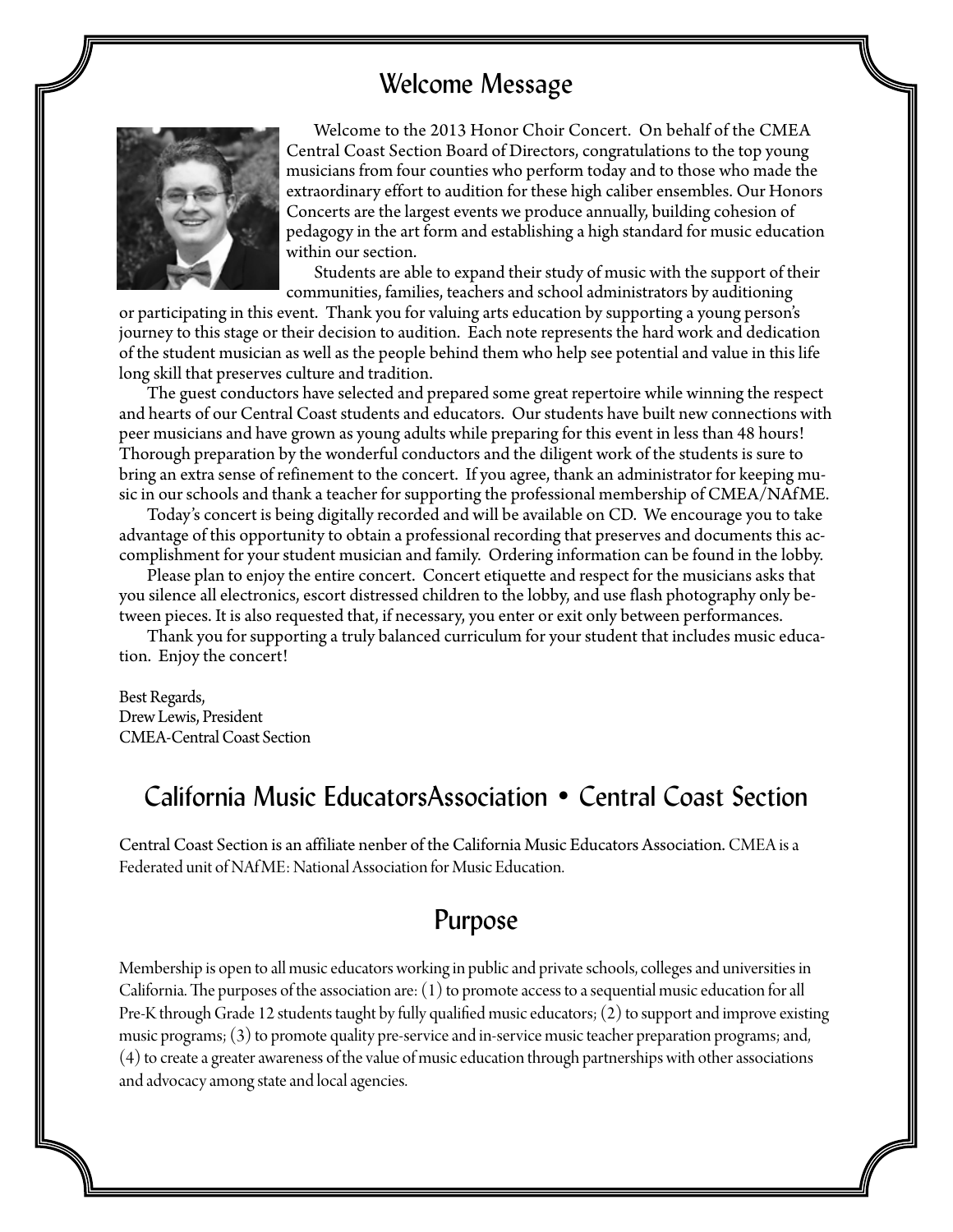### Concert Program

## Middle School Honor Choir

Lynn Stevens, Conductor Adam Petrocelli, Accompanist Alice Hughes, CCS Chair

| Dancing QueenBenny Andersson, Stig Anderson, Bjorn Ulvaeus<br>arr. Jeff Funk |
|------------------------------------------------------------------------------|

# High School Honor Choir

Dr. Patrick Walders, Conductor Drew Lewis, Accompanist Cathy Findley, CCS Chair

Guest Instrumental Musicians Salinas High School Flute: Joyce Kim Percussion: Andrew Liddle, Joshua Kaiser Bass: Jacob Gyton Guitar: Harry Mitchell

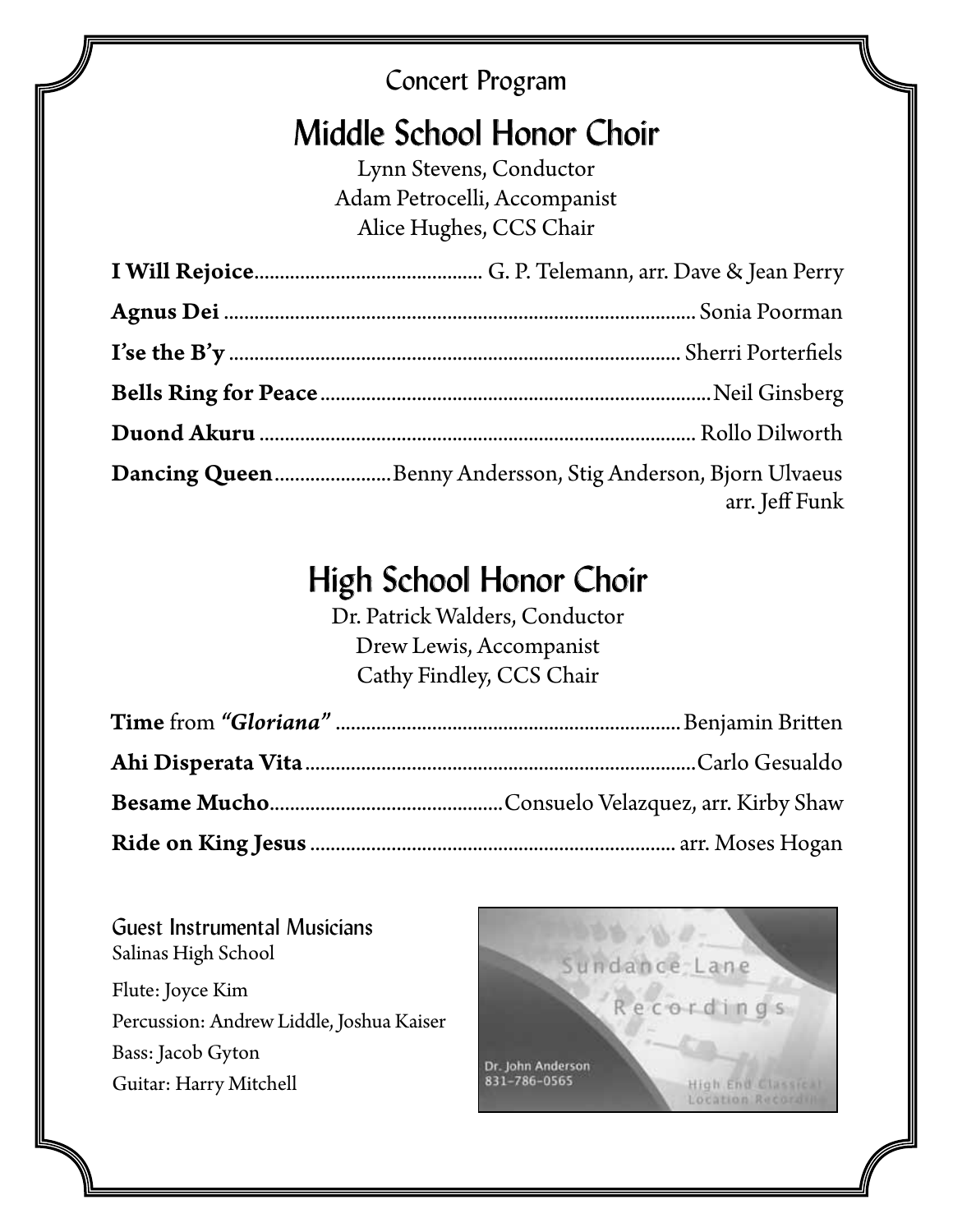### CCS 2013 Middle School Honor Choir Conductor



Lynn Stevens, artistic director, conductor and co-founder of the Sacramento Children's Chorus, has more than thirty years experience in teaching choral music to children. She received a Bachelor of Arts in Music from the University of Southern California, and a Master of Music in Choral Conducting from California State University, Sacramento. It was during her master's program that Ms. Stevens co-founded the Sacramento Children's Chorus with Dr. Donald Kendrick, 20 years ago.

Ms. Stevens conducts the SCC Cappella, the high school choir; Cantoris, the advanced touring choir; and Cantus, the intermediate choir. Ms. Stevens is also on the faculty of the music department at CSUS teaching choral conducting. She has led SCC touring choirs internationally in Sweden, Norway, British Columbia, England, France, Czech Republic and Hungary, and nationally in Honolulu, Los Angeles, Eugene OR, and New York City (Carnegie Hall).

Also to her list of credits, Ms. Stevens enjoyed a performing career after college when she sang professionally and traveled internationally with the Ray Conniff Singers, The Norman Luboff Choir, and with The Carpenters. Ms. Stevens recently received the Arts & Business Council's 2010 Arts Educator of the Year Award.

### Key to Middle Schools



Mackenzies Kandy Kitchen 1492 Soquel Avenue Santa Cruz, CA 95062

Tel: 831 425-1492 www.mackenzieschocolates.com

"Chocolates Worth Their Calories"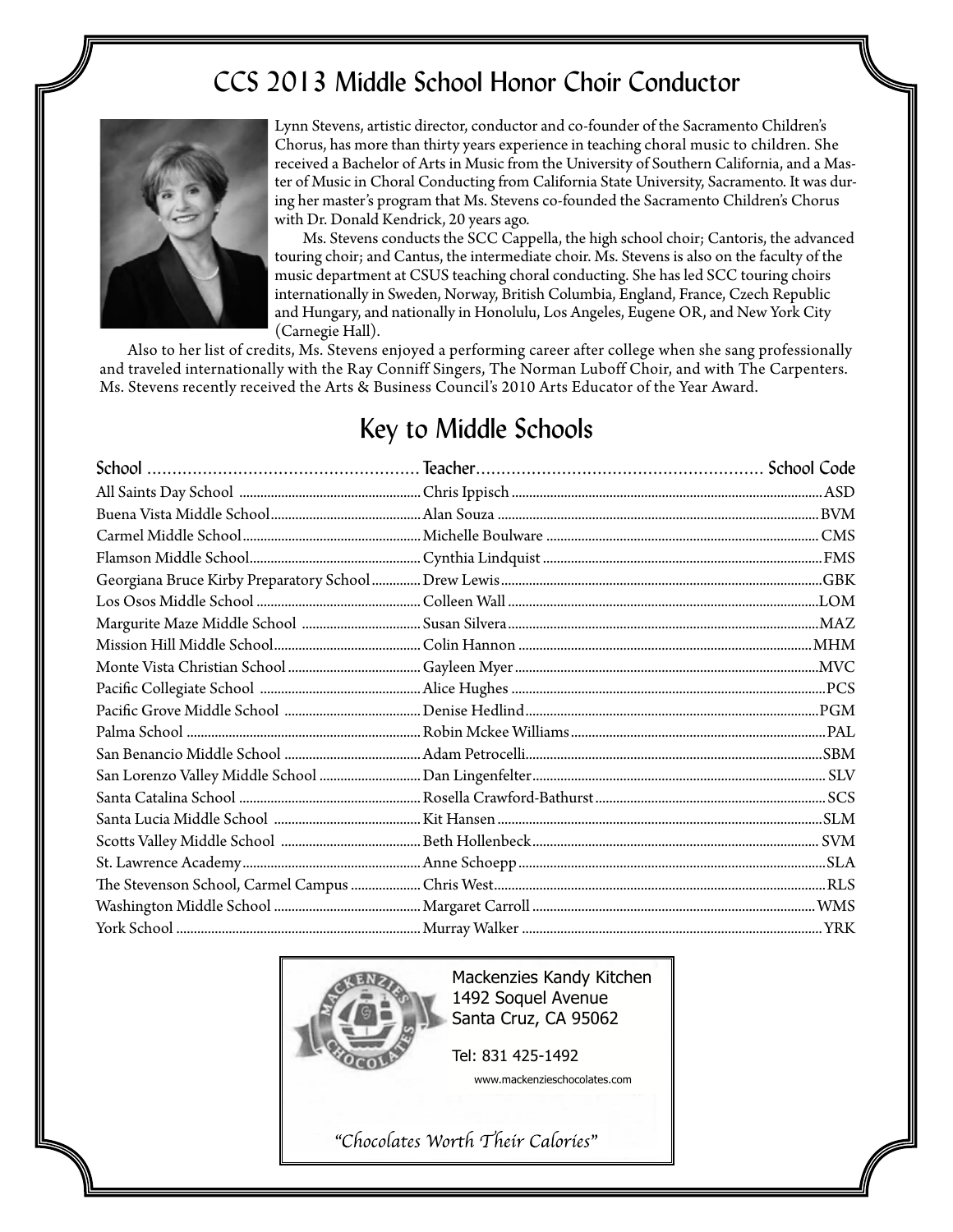### CCS 2013 Middle School Honor Choir

Caroline Hendricks • ASD Grace Baker • ASD Alyssa Anderson • ASD Alexandra Roden • CMS Audrey Moonen • CMS Isaiah Boulware • CMS Ashley Reed • CMS Kira Goss • CMS Berenis Martinez • FMS Chaska Farber • GBK Celeste Ferguson • GBK Morrigan Sworde • LOM Sequoia Clokey • LOM Kayla Stanton • LOM

Sophia Davies • ASD Jillian Litman • BVM Megan Brady • CMS Melissa Friefeld • CMS Gracie Balistreri • CMS Katarina Harrison • CMS Kalley Wasson • CMS Allison Friefeld • CMS CoralBarrett • CMS Esther Cabello • FMS Cassandra Pauly • FMS Anaya Dusi • FMS Melissa Garcia • FMS Michaela Costa • FMS Trevor Murray • FMS Stella Pinsky • GBK Sophie Karde • LOM

Alexander Davies • ASD Leland Mika • BVM Alex Poletti • CMS Ethan Sharpe • LOM Mark Luna • LOM Jake Hing • MHM Clayton Stofer • MVC

#### Soprano

Isobel Campbell • MHM Eleanor Persing • MVC Andrea Calip • MVC Halley Rhouault • PCS Lindsey Wildman • PCS Shamaine Lesperance-Robinson • PCS Mohini Batish • PCS Kirstin Stewart • PGM Lexi Rohrer • PGM Diana Georgariou • SBM Julia Peterson • SBM Jasmine Mitchell • SBM Alisar Shanklin • SBM Alexandra Pavlet • SBM Rowan Nolan • SLV

#### Altos

Hannah Wiese • LOM Marie Miskin • MAZ Emily Firstbrook • MAZ Blake Montgomery • MHM Katie Minarik • MVC Madeline Partida • PCS Nilufar Mashian • PCS Madeleine Lipscomb • PCS Mei Bailey • PGM Lauren Pick • PGM Sierra Smith • PGM Helice Eitelgeorge • PGM Christina Morris • PGM Madeleine Erickson • PGM Juliette Meehan • SBM Amber Hobbs • SBM

#### Baritone

Phillip Grote • PCS Ty Barrette • PGM Felix Diaz Contreras • PGM Jacob Moore • PGM Matthew Lo • PGM Jake Ottone • PAL Michael Georgariou III • SBM Erik Avelino • SCS

Emma Patterson • SCS Jessica Oh • SCS Cammie Brown • SVM Justine Bell • SVM Anna Schroeck • SVM Sheridan Smith • SVM Onjolie Silva-Padovan • SVM Natasha Herle • SLA Anastasia Valory • SLA Rachel Hulter • SLA Anna Karcher • SLA Emily Moss • RLS Grace Padgett • RLS Catherine Sloma • WMS

David Daniels • SBM Nathaniel Shearer • SBM Sarah Carter • SCS Kathryn Yeager • SCS Nancy Wang • SCS Emma Leamey • SCS Catherine Liner • SCS Anna Hunt • SCS Kirsten Pachero • SLM Alicia Snyde • SVM Faith MacDonald • SVM Sophia Dahlby • SVM Sara Schoepp • SLA Chloe Scheid • RLS Tess Franscioni • RLS Colin McEachen • RLS Corrina Lee • WMS

Skye Robbins • SLM Alexandrea Campos • SLM Juan Mejia • SLM HunterWenglikowski • RLS Victor Sanchez • RLS Primrose Waranimman • RLS Maris Welch • YRK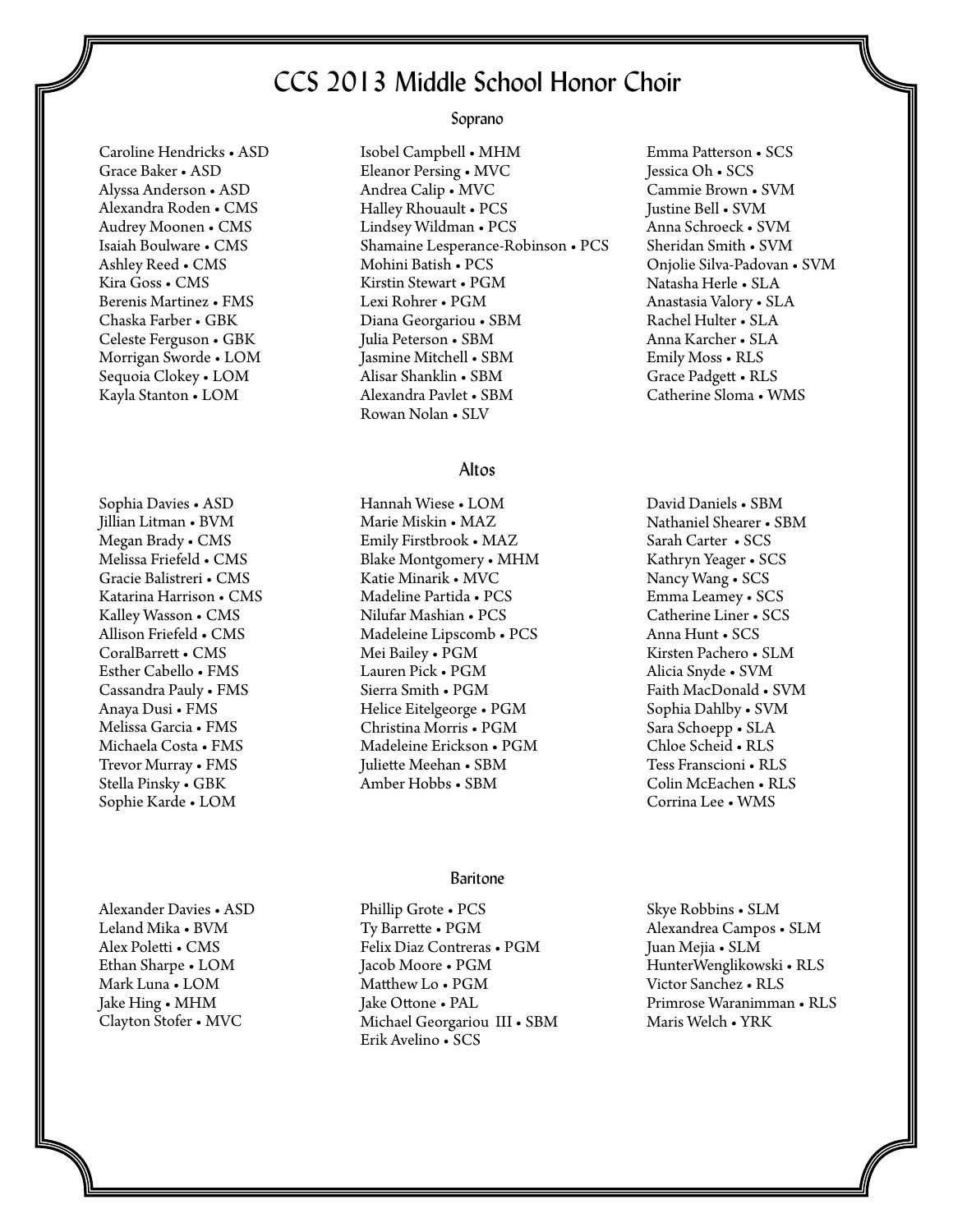### CCS 2013 High School Honor Choir Conductor



Dr. Patrick Walders, native of Buffalo, New York, maintains an active career as a professional vocalist, music educator, church musician, clinician, and conductor. He holds a bachelor's degree in music education from the State University of New York (SUNY) College at Fredonia, a master's degree in choral conducting from the Westminster Choir College and a doctorate in conducting from the University of Maryland-College Park. He has taught public school (7-12th grade) in western New York, and is passionate about teaching future music teachers, enabling them to be significant ambassadors not only for choral music, but also for all the Arts.

Appointed Director of Choral Activities within the School of Music and

Dance at San Diego State University in Fall 2011, Dr. Walders conducts the Aztec Concert Choir and the SDSU Chamber Choir. From 2004-2011, he served as Director of Choral Activities at James Madison University (Virginia) overseeing undergraduate and graduate students and building the largest collegiate choral program in the Commonwealth. For four seasons, he was the Associate Conductor of the National Philharmonic Chorale, and Artistic Director of the National Philharmonic Singers–the chamber choir formed from the nucleus of the Chorale based in the state-of-the-art Performing Arts Center at Strathmore, located just outside of Washington, D.C.

As a baritone, Dr. Walders has sung professionally as a soloist and chorister throughout the northeastern United States. He currently sings with the Bach Collegium San Diego under the direction of Ruben Valenzuela. In the Washington D.C. area, he was a member of Orpheus, a professional chamber choir under the direction of Philip Cave, and The Washington Bach Consort, under the direction of J. Reilly Lewis.

Currently, Dr. Walders is Artistic Director of Voci per l'Arte, a professional chamber choir formed to supplement the annual Chorworks Summer Workshop ( July) based in Washington, DC. This ensemble performs on the Friday Faculty Concert, and the culminating Sunday morning and Evensong services at the National Cathedral that are broadcast live on local television.

### Key to High Schools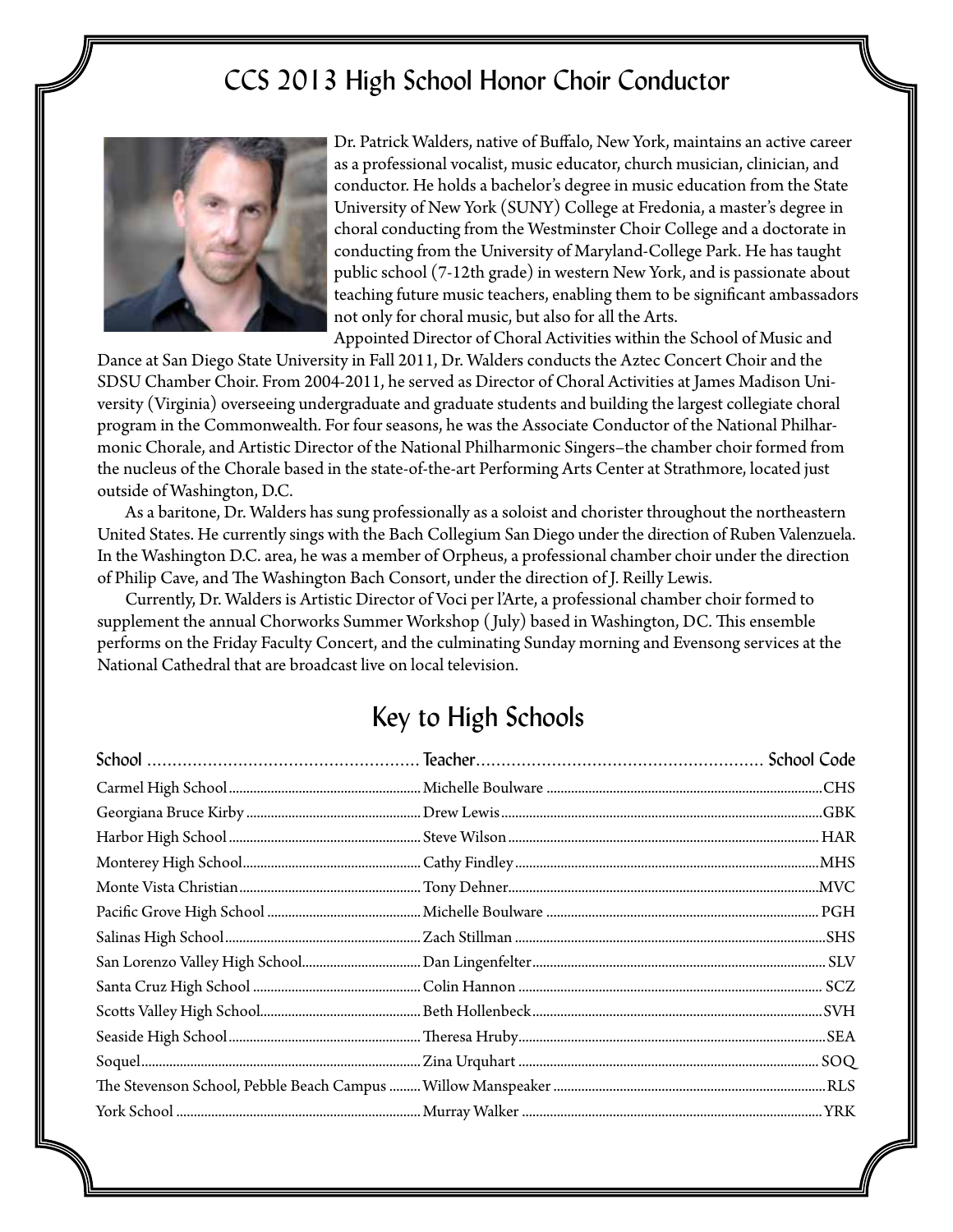### CCS 2013 High School Honor Choir

Avalon Ashley • GBK Erin Astin • RLS Carly Blum • SOQ Emily Booth • MVC Isabella Calcatera • CHS Emily Churchfield • SOQ Symphonie Constant • SHS Mia Deng • GBK Zane Gaguine • GBK

Callan Alexander• GBK Hannah Brooks • HAR Lauren Brown • MVC Rebecca Bruemmer • RLS Geneva Burkhardt • GBK Kendra Calhoun • RLS Tatiana Chavitage • GBK Morgan Ewing • YRK

Kent Burns • CHS Sam Griffin-Ortiz • YRK Makai Hernandez • GBK Dhani James • MHS Benjamin Junsay • SEA Blake Larkin • GBK

#### Bass

Ryan Barnes • SHS Ian Clark • SHS Jake Greenshields • MHS Devon Hubert • YRK Gavin James-Beckham • GBK Jonathan Kay • GBK Mitchell Kim • RLS Dominic Piccinini • RLS Mason Reed • MHS Liam Reilly • GBK Jason Ritchey • GBK Reed Stevens • GBK Gabriel Tejavibulya • RLS

I

 I I I I

#### Soprano

Jackie Hinojosa • SHS Minji Jung • RLS Sophie Kahn • GBK Aviva Kenton • GBK Sarah Mitchler • GBK Annastasia Morairty • HAR Enya Murray • SCZ Audrey Mustoe • YRK

#### Altos

Emma Finch • YRK Katelyn Fletcher • CHS Lourdes Gomez • MVC Marina Hallin • MVC Tiffany Hwang • SHS Taylor Ingle • CHS Jena James • CHS

#### Tenors

Joseph Lilly • SOQ Christian Martinez • SHS Casey Monahan • HAR Colby Morrison • GBK Zack Pappas • SHS

Nicole Olivas • SVH Julia Padover • CMS Ashley Parker • CMS Emma Pinsky • GBK Cynthia Rothschild • MVC Ruby Silvera • GBK Allison Vanderley • CMS Alexis Williams • SCZ Kexia Zhen • RLS

Emily Min • RLS Celine Miranda • HAR Katy Ohsiek • YRK Elisa Paden • SOQ Sophia-Rose Salcedo • GBK Kayla Staats • SLV Natalie Waitt-Gibson • PGH Abi Young • SLV

Nat Perry • YRK Josh Reeves • YRK Noah Reeves • YRK Chris Swenson • GBK Eli Walsh • HAR Cooper Young • GBK

### **2013 Pacific Music Camp**

 **Brubeck Institute Jazz Camp** June 16 - 22 (grades 8-12)

> **Junior Band & Orchestra** July 7 - 13 (grades 5-8)

 **Senior Band, Orchestra, Choir & Piano** July 14 - 20 (grades 8-12)

 **Central Coast Section honor group members receive a \$50 discount!** 

> Information & online registration: **http://go.pacific.edu/MusicCamp**